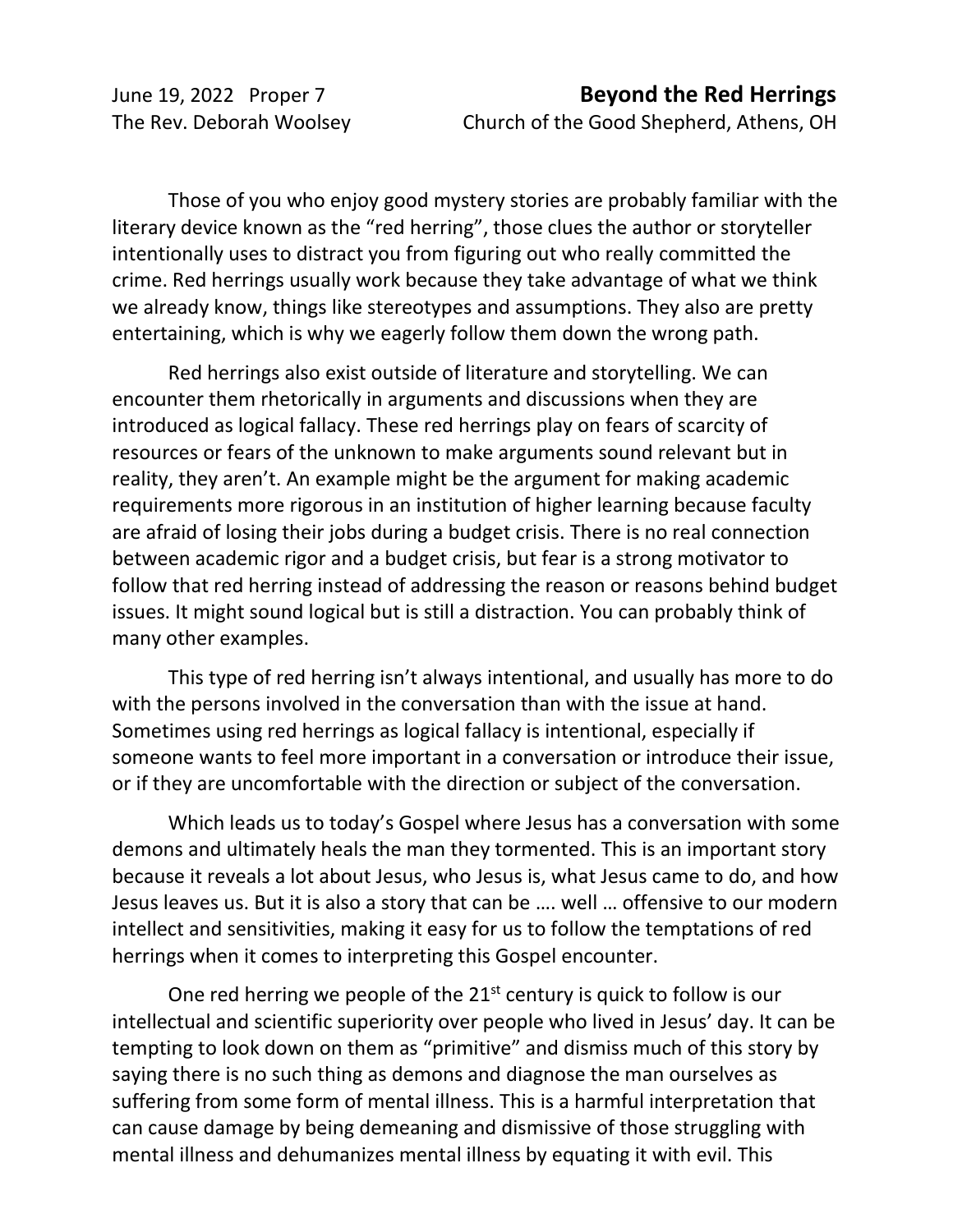interpretation ignores the fact that wellness of body and mind and spirit is a continuum and every single one of us will have some issues with our own mental wellness some time in our lives. This is normal and completely natural. Mental illness is not the same thing as demon possession. Sometimes following red herrings can be harmful.

So, let's try to not cause any harm and take a closer look at what the text says instead of avoiding what might make us uncomfortable by following red herrings. A fair amount of space in today's Gospel is given to a conversation Jesus has with the demons, not the man they tormented. Notice the demons called Jesus by name. They recognized him, they knew who he is and were afraid of him. They begged him not to send them back to where they came from. The word used is abyss, indicating they came from another world or another dimension. This is another word we struggle with because it isn't scientific or exact. It illudes to a mystery, not the kind we solve, the kind that reveals there is more to the world than we can ever fully know or understand. The conversation also reveals these demons recognized Jesus had power over them and had the ability to destroy them.

All of this is important because if we skip over this part of the Gospel, or ignore it because it seems like science fiction, we will miss something important about Jesus. Jesus is more than a nice man who told people to love each other. Jesus is more than a wise teacher whose use of parables is masterful. Jesus has more power than the violence of flipping tables over in the temple. Jesus doesn't bring us more of the oppression and harm that seems all too familiar in the world. Jesus brings us the liberation of God's healing and renewing love that will ultimately restore the world to God's kingdom. Jesus has a power we can't understand, the kind that makes evil tremble, the kind of power that defeated death itself, freeing us from oppression from sin and death and invites us into the power we usually call resurrection life. This is a Jesus we can't label or contain with a word or stereotype that makes us comfortable. But we can watch him, we can listen to him, we can follow him, and we can believe, even when he does things we don't understand, like talk to demons.

Demons are not that unusual. They appear in literature and stories in pretty much every culture. They are an embodiment of evil, evil that is also difficult to understand. Evil is extreme, it is beyond selfishness and different from sin. Evil is harming someone or something for the sake of the harm; evil thoroughly enjoys watching the suffering harm produces. Evil produces non-redemptive suffering, the kind that keeps people trapped in abusive and oppressive situations with no hope of change or relief. This is why slavery is evil - because it harms everyone involved with it.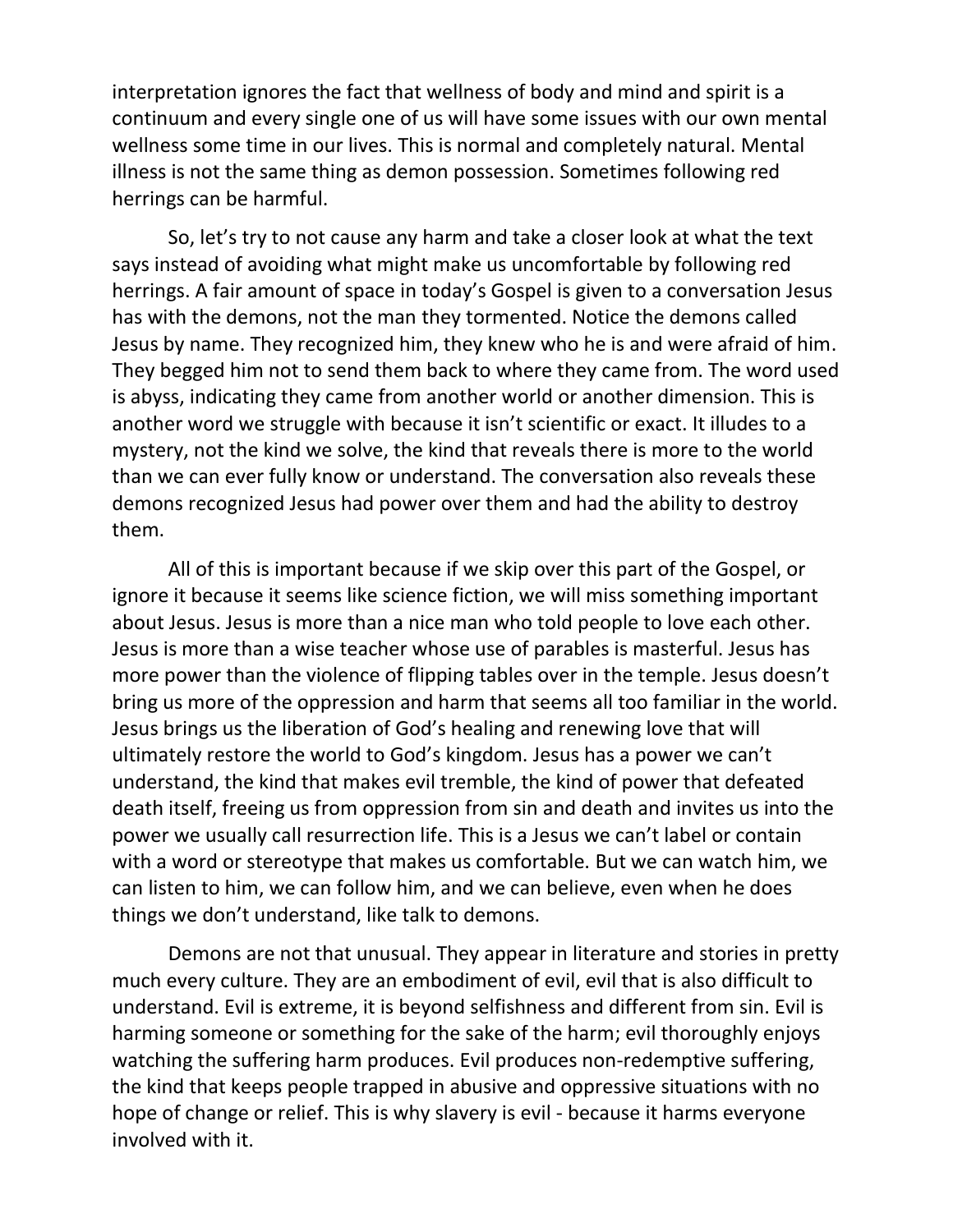Demon possession might be used to describe when someone obsesses over an influence so extremely harmful and negative it causes them to shut out any other influence in their lives, especially those that seek forgiveness and healing. This is something extreme, something beyond what we can handle. We heard in today's Gospel the people in the city had tried to contain the man who was possessed but their methods could not hold him, let alone stop him from harming himself or isolating himself. This is also hard for us to hear. Sometimes there are situations beyond our control; even when we want to help, we can't.

That is why this is a wonderful story of hope. Because what the people of the town could not do, Jesus did. Only Jesus had power over the demons. That Jesus sent the demons into pigs which ultimately led to economic loss for the community might be the author of Luke's Gospel commenting on how the economy, no matter how much trust we put into it or rely on it, is not as powerful as Jesus.

Which brings us to the fear mentioned in today's Gospel. Twice we heard the people who lived in the city, the people who had tried to contain the possessed man and failed, were afraid when they saw Jesus and heard what he had done. He had healed a man at the expense of their livelihood. Instead of facing the truth that God was in the middle of their economic crisis, and therefore presenting an opportunity to change and grow and learn, they rejected the opportunity to engage with Jesus by asking him to go away.

Understandably, the healed man wanted to go with Jesus. But Jesus sent him home to tell his story of what God had done for him. We don't know if the man found what we call success or acceptance in his community, just that he did what Jesus told him to do.

When we aren't tempted to follow the red herrings of logical fallacy by ignoring the uncomfortable parts of this story, we might recognize the crises in our world today are the places we might also find the healing hope of resurrection life. Not by name calling or demonizing or following those red herrings of blame, anger, vengeance, and the fallacy of our superiority, but by looking to Jesus. I know it might sound lame, but sometimes we grow when we first acknowledge there are things beyond our control. That is not easy to do. It wasn't easy for the people in the town in today's Gospel, and while it is not easy, it is only the first step to following Jesus by admitting there is more to the world than we can ever fully understand. Following Jesus means letting Jesus be Jesus not who we want him to be. This means letting Jesus talk to demons when we would rather rationalize that word away. And it means realizing if we allow Jesus to eradicate evil from the world, it may mean some of the things we depend on,